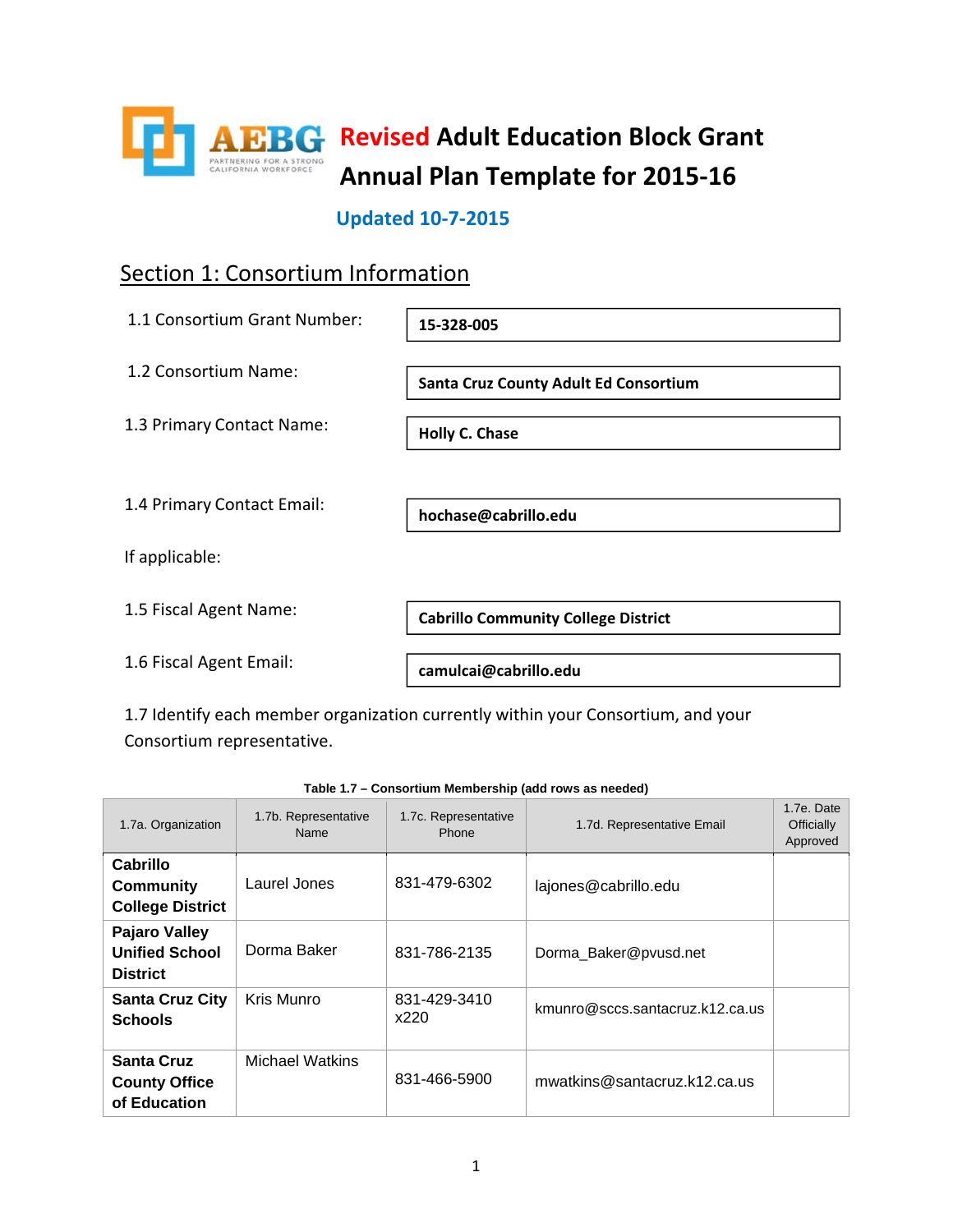1.8 Use the Governance Template to describe how your Consortium operates programmatically and fiscally.

### See **15‐328‐005 Santa Cruz County AEBG Consortium 10.31.15 Governance Template.PDF**

**1.9** Attach an organizational chart to this plan submission. Show member relationships (including reporting) and interface with key partners, and identifying the fiscal agent (if applicable) and primary contact. See Guidance for sample and definitions.



#### **Steering Team**

- Composed of representatives of member institutions
- Provides programmatic and budget  $\bullet$ recommendations to Consortium

#### **Ad hoc Teams**

- Focused on planning and execution of specific objectives
- Limited lifespan
- Composed of representatives of members and partners  $\bullet$

| <b>ESL Team</b> | CTE Team | <b>Basic Skills</b><br>Team |
|-----------------|----------|-----------------------------|
|                 |          |                             |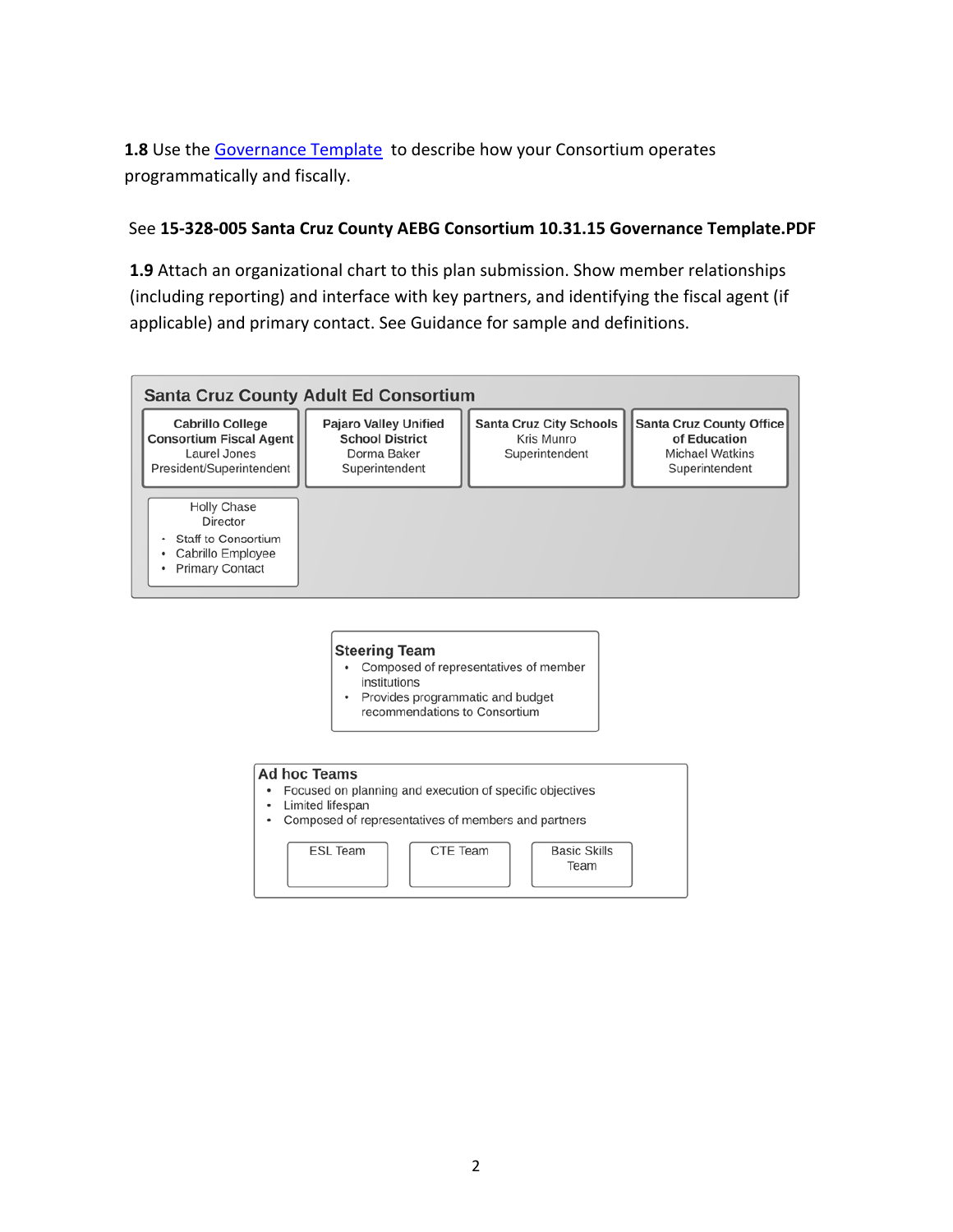**1.10** Whether using a single fiscal agent or not, describe how you are fiscally managing your block grant. How are you rolling up grant expenditures to certify and report to the State? Who will be your Certifying Officer?

Block grant funds will flow to the fiscal agent, Cabrillo College. The disbursement of these funds among the member institutions will be determined by the voting members of the Consortium. Funds will be distributed to member institutions utilizing a contract that will specify the amount of funds, the anticipated outcomes, the performance period and the reporting requirements. Member institutions receiving AEBG funds from the Consortium will be responsible for reporting on their expenditures to the fiscal agent in a timely fashion such that the fiscal agent can roll up these expenditures to report to the State. Graciano Mendoza, Director of Business Services for the fiscal agent, Cabrillo College, will be the Certifying Officer.

### Section 2: Plan Summary for Program Year 2015‐16

The AEBG effort focuses on the this purpose described in AB86: "… **to rethink and redesign an educational system that creates seamless transitions for students across adult schools and community colleges to accelerate academic and career success in order to earn a living wage."** Your *AB104 Adult Education Block Grant Three‐Year Plan Update* summarizes what your Consortium's vision and goals are for your regional Adult Education system by the end of the three‐year implementation period (by the end of program year 2017‐18). The annual plans will focus on what will be done to make progress towards that vision.

**2.1** Provide an Executive Summary regarding how your Consortium proposes to make progress in program year 2015‐16 towards the realization the vision and goals of your Consortium's AB104 AEBG Three‐year Plan referred to above. What will your system look like by the end of 2015‐16? **See Guidance document for more information about this narrative.**

Our objectives for the 2015-16 year are as follows:

- Develop a working partnership between the four members including the following elements
	- o Onboard our new director who will serve as staff to the consortium<br>
	o Form a Steering Team to work through a recommended distribution
	- Form a Steering Team to work through a recommended distribution of the Consortium funds between the four members, development of workplans, and to provide coordination between the members
- Develop the capacity to collect and report a set of metrics for measuring pathway performance consistently defined across all members
- Determine how to provide expanded services in the Santa Cruz area and a plan for beginning to offer services in the San Lorenzo Valley
- Articulate ESL pathways across our member institutions and expand ESL offerings to meet the communities needs
- Articulate 1-3 CTE pathways across our member institutions, one of these combining English and occupational skills
- Develop and offer a program of professional development focusing on adult learning theory for faculty across all member institutions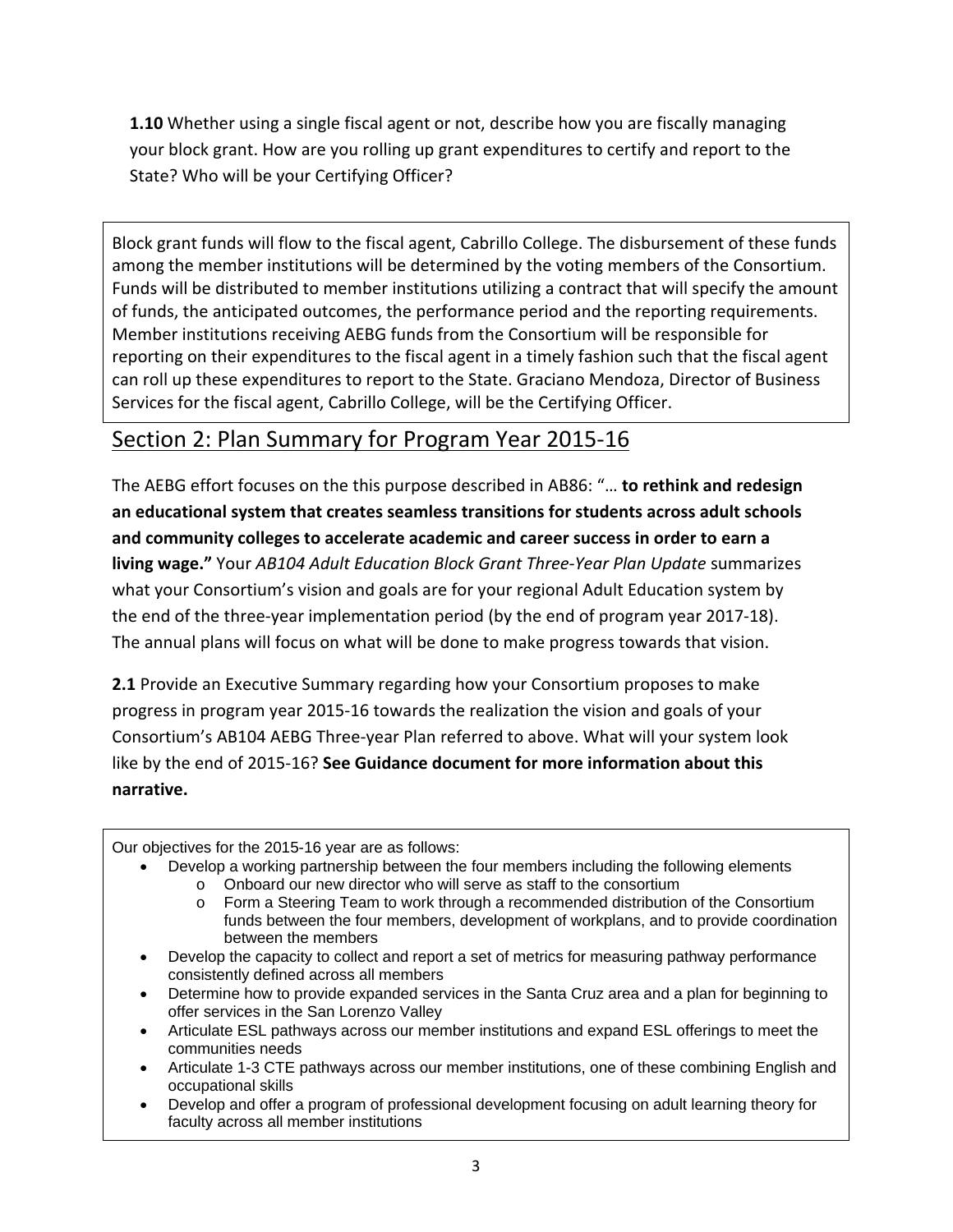## Section 3: Consortium Services and Funding Allocations

**3.1 Consortium Services by Program area, Member and Funding Source (Estimated).** Please identify the types of services your Consortium will provide, and the funding that will go to support these efforts. Information about *Levels of Service* will be gathered in Section 6. Using the **Member Allocations Workbook** for **Table 3.1**, Consortium Members will fill out their own spreadsheets. The spreadsheets completed by individual Members will automatically be totaled together to provide the Consortium level figures on the Summary Sheet of the Workbook. Below is an overview of the information required.

**Administration and MOE Indirect amounts are captured in Table 3.2b. The amounts entered in Table 3.1 should not include those expenses.** 



### **Table 3.1 Consortium Services by Program area, Member and Funding Source (Estimated)**

### **REVISED 3.2 Consortium AEBG Allocations by Member (Estimated).**

**NEW INSTRUCTION: Table 3.2 will capture total AEBG MOE and Consortium Allocations, and the amounts of those figures that will go Administration (5% cap) and the MOE Indirect amount that will be charged to the AEBG.** Using the **Member Allocations Workbook** for Table **3.2**, Consortium Members will fill out their own spreadsheets. The spreadsheets completed by individual Members will automatically be totaled together to provide the Consortium level figures on the Summary Sheet of the Workbook. Below is an overview of the information required.

### 3.2 Consortium Allocations by Member (Estimated)

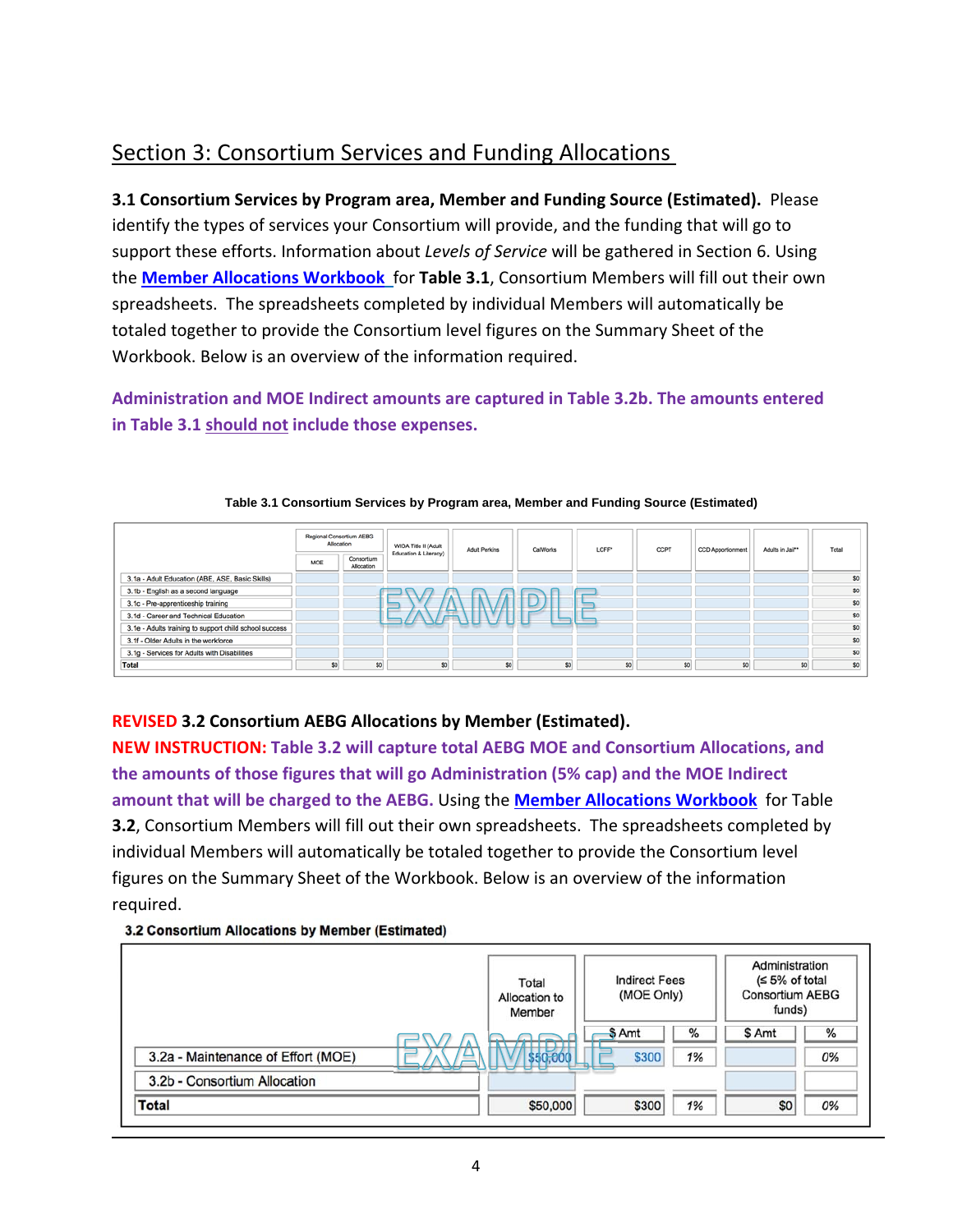See **15‐328‐005 Santa Cruz County AEBG Consortium 10.31.15 Member Allocations Form.xlsx**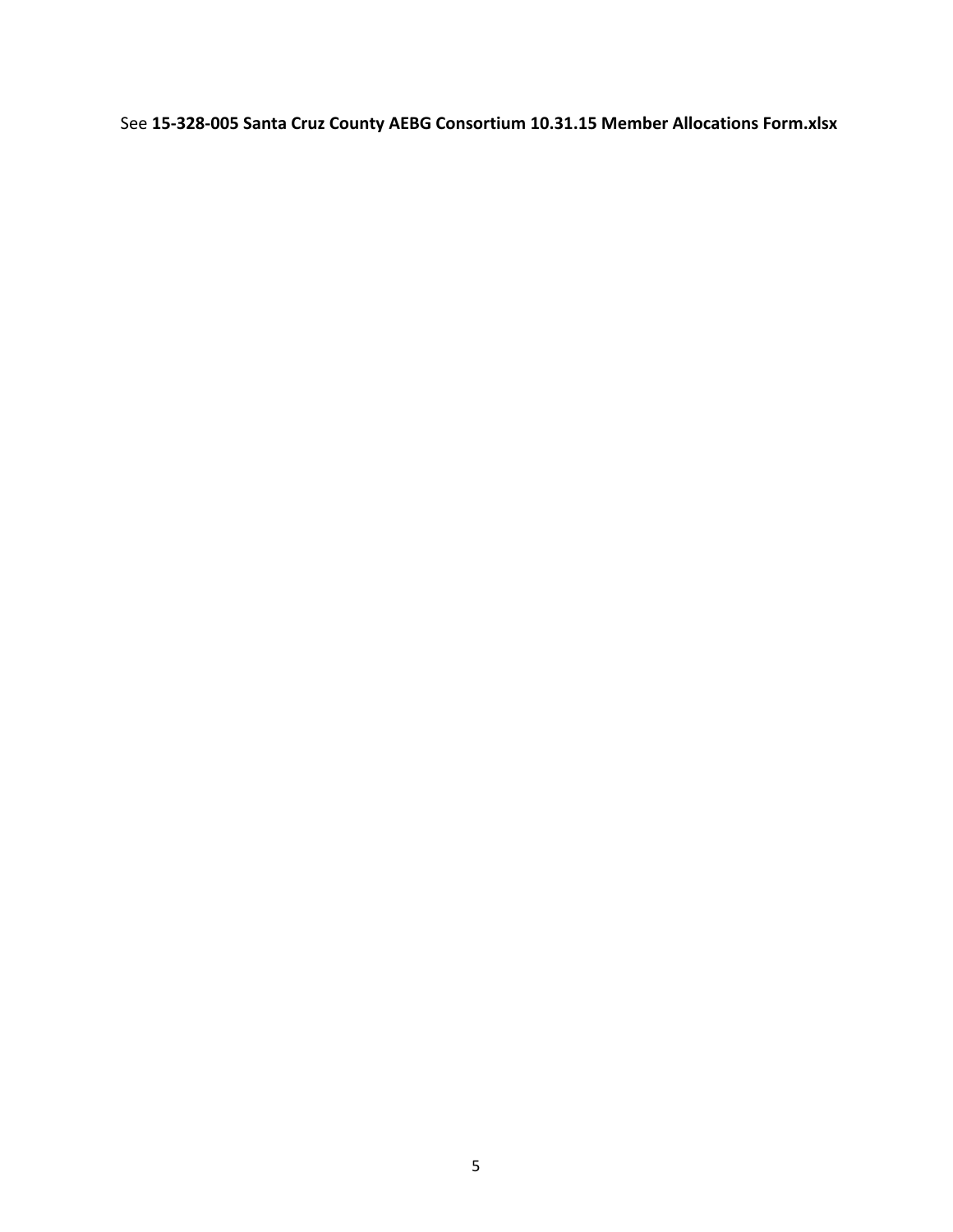### Section 4: Overview of 2015‐16 Action Plans

Building off of your AB86 Final Plan, your AB104 Three‐Year Consortia Plan Update and expected accomplishments for the 2015‐16 program year, briefly outline your Consortium's top **3‐5 key activities** for each of the Plan Objectives listed below for 2015‐16. The original AB86 Objectives language has been adapted to the AB104 AEBG context.

**4.1 Objective 3:** Integrate existing programs and create seamless transitions into postsecondary education or the workforce. How will the Consortium align and connect existing and future adult education programs to postsecondary academic pathways and/or career pathways leading to employment? Activities should address how the Consortium will align placement tools, curriculum, assessment tools and rubrics, and student performance outcomes across delivery systems to ensure that student transition paths, both between providers and into postsecondary credit programs, are understood and supported across all systems.

Plans to facilitate transitions from adult education to college or career should include activities to support program alignment and pathways. Plans should also address support services needed to ensure that students have access to educational advising and that they develop educational plans to help them move toward their academic and career goals. Describe the specific activities the Consortium will employ to create the following:

- Educational pathways
- Alignment of:
	- Placement
	- Curriculum
	- Assessments
	- Progress indicators
	- Major outcomes ‐ i.e., awards of high school diplomas, CTE certificates, etc.
- Transition strategies among the Consortium participants' systems including:
	- $\circ$  Communication paths among Consortium participants and higher education institutions
	- Defined and arƟculated pathways to postsecondary education or the workforce
	- Embedded access to student services including counseling, guidance, and follow‐up

**4.1a** Provide a description of your **AEBG Regional Assessment Plan**, i.e. how students will be appraised, placed, assessed, etc. into the regional adult system, as they progress, and as they move among the various schools. What tools and vendors will you be using for these activities?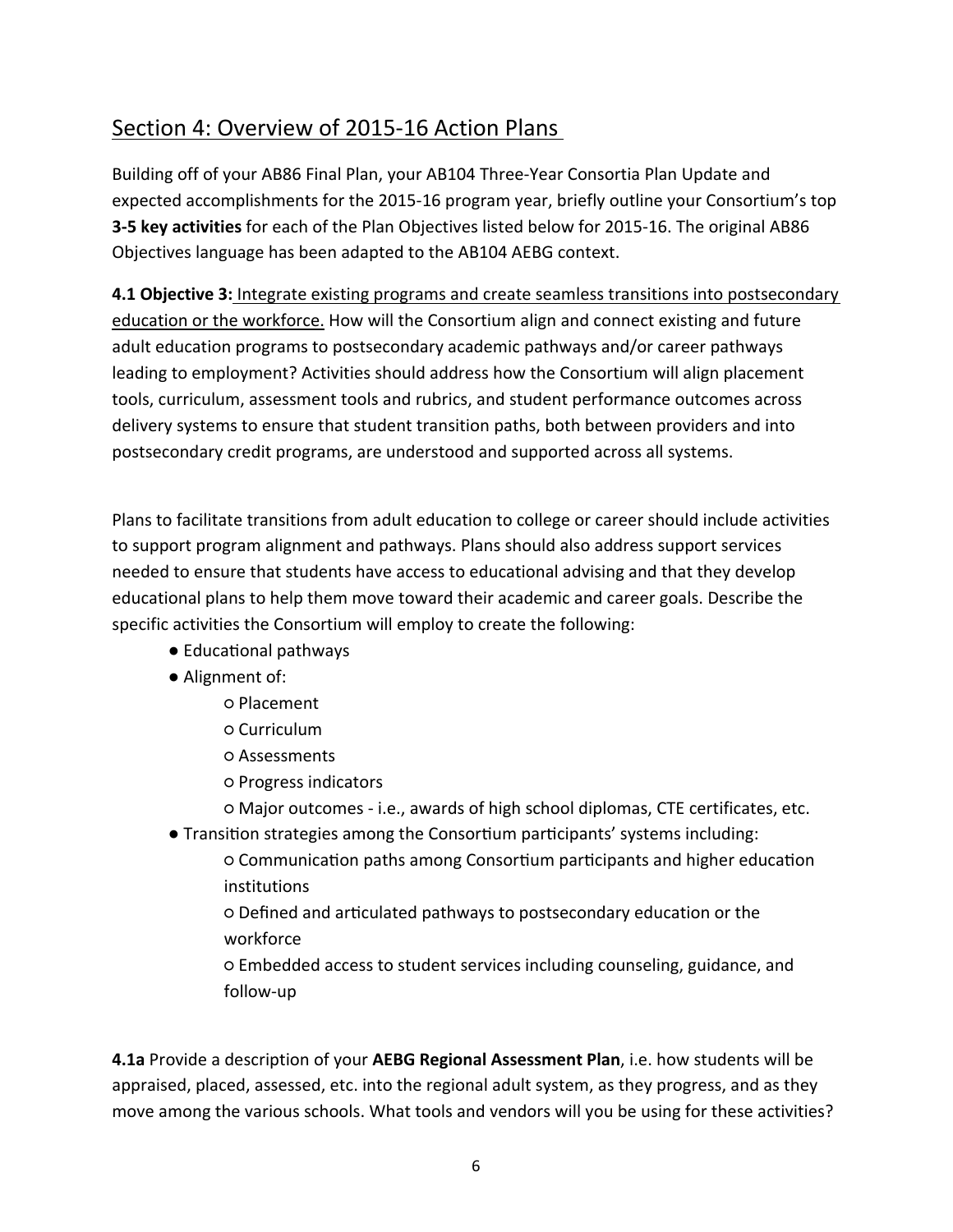We will be working towards aligning our assessment tools and practices with the goal of having the assessment process offered by any member institution be able to be utilized to inform the placement within the same pathway at any other member institution. We hope to receive direction from the state in this area. Cabrillo currently uses Compass and PVUSD and SCCS use CASAS.

**4.1b** Describe how you will track student enrollment, demographics, and performance. What system(s) will you be using? How will you collect the data from the student/classroom level? How will this system enable you to meet the targeted program outcomes?

The member institutions have exchanged data in the past in order to assess the extent to which students were utilizing cross-institutional pathways. We would prefer to participate in a statewide system for data collection and sharing. Currently all members are part of CalPASS+ and have agreed to share their data through this platform. CalPASS+ does not at this time collect adult education data, but has expressed a desire to develop that capability. During this year we will focus on developing the capacity to collect student demographic and student outcome data within each of the member institutions. As part of this effort we will establish common definitions using the National Reporting System definitions for demographics and performance measures as the possible basis for our own data collection and reporting. We will seek opportunities to participate in statewide pilots of data sharing systems rather than to create our own capacity.

**4.1c** – **Objective 3 continued:** List other activities to integrate existing programs and create seamless transitions into postsecondary education and/or the workforce.

| $4.1c(1)$ . Activity | $4.1c(2)$ . Timeline | 4.1c(3). Consortium<br>Members Involved | 4.1c(4). Outcomes<br>Expected | 4.1c(5). Method of<br>Assessing Impact |
|----------------------|----------------------|-----------------------------------------|-------------------------------|----------------------------------------|
| Map pathways,        | Dec $15 - Dec 16$    | Cabrillo College                        | Well defined                  | Pathway metrics.                       |
| inform               |                      | <b>PVUSD</b>                            | pathways. Metrics             |                                        |
| stakeholders and     |                      | <b>SCCS</b>                             | established for               |                                        |
| students. Identify   |                      | <b>SCCOE</b>                            | measuring                     |                                        |
| and resource staff   |                      |                                         | progress of                   |                                        |
| responsible for      |                      |                                         | students on these             |                                        |
| updating             |                      |                                         | pathways.                     |                                        |
| pathways.            |                      |                                         | Methods of                    |                                        |
| Integrate updating   |                      |                                         | collecting and                |                                        |
| of pathways into     |                      |                                         | reporting data                |                                        |
| stakeholders         |                      |                                         | established and               |                                        |
| instructional        |                      |                                         | executed.                     |                                        |
| planning             |                      |                                         |                               |                                        |
| processes.           |                      |                                         |                               |                                        |

|  | Table 4.1c - Objective 3: Other Key Integration and Seamless Transition Activities (add rows as needed) |  |
|--|---------------------------------------------------------------------------------------------------------|--|
|--|---------------------------------------------------------------------------------------------------------|--|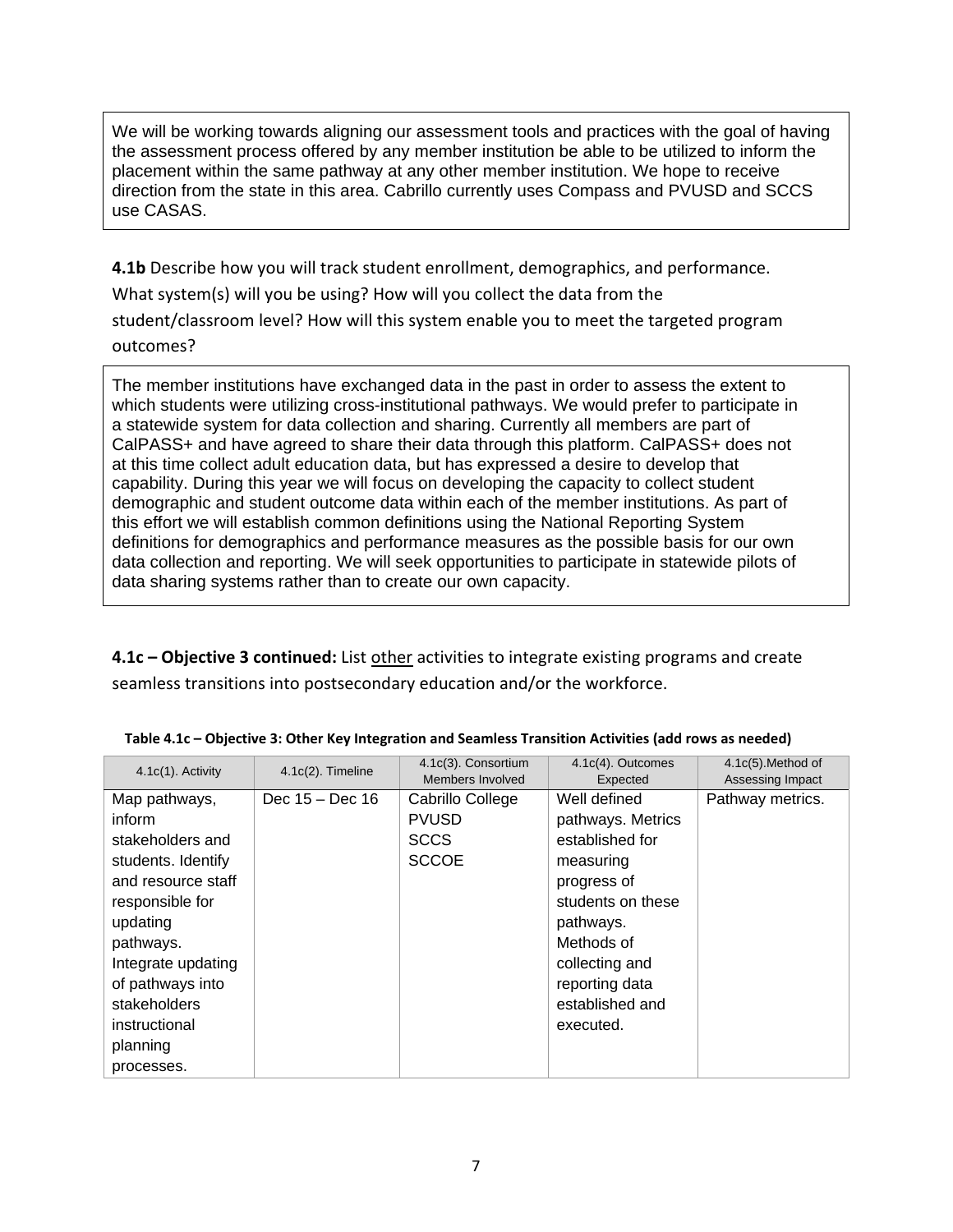**4.2** ‐ **Objective 4:** Activities to address the gaps identified in Objective 1 (evaluation of *current levels and types of adult education programs* within its region, and Objective 2 (evaluation of *current needs* for adult education programs within the Consortium's region), updated in your Updated AB104 3‐year Plan. Describe how the Consortium will respond to the gaps identified in the region. These might include, but are not limited to, working with other partners in the service area, developing or expanding programs and plans to assess the effectiveness of these expanded efforts.

Plans will have identified programming and service gaps including lack of providers, services, access, attainment, and/or performance. Activities to address these should include strategies to incrementally increase capacity in identified gap areas (e.g., using distance learning to reach adult populations in a Consortium's region who are currently underserved).

| 4.2a. Activity                                                                                                                                                                                                                                                                                                                                                                                                                                                                                                                                                                                                                                                                                                                                          | 4.2b. Timeline        | 4.2c. Consortium<br>Members Involved                            | 4.2d. Outcomes<br>Expected                                                                                                                       | 4.2e. Method of<br>Assessing Impact                                                    |
|---------------------------------------------------------------------------------------------------------------------------------------------------------------------------------------------------------------------------------------------------------------------------------------------------------------------------------------------------------------------------------------------------------------------------------------------------------------------------------------------------------------------------------------------------------------------------------------------------------------------------------------------------------------------------------------------------------------------------------------------------------|-----------------------|-----------------------------------------------------------------|--------------------------------------------------------------------------------------------------------------------------------------------------|----------------------------------------------------------------------------------------|
| Determine plan for<br>expanding services in<br>Santa Cruz area and<br>offering services in San<br>Lorenzo Valley                                                                                                                                                                                                                                                                                                                                                                                                                                                                                                                                                                                                                                        | Jan $16-$<br>Dec 16   | Cabrillo College<br><b>PVUSD</b><br><b>SCCS</b><br><b>SCCOE</b> | Determination of<br>how to best serve<br>Santa Cruz City<br>and San Lorenzo<br>Valley and<br>surrounding areas                                   | Expanded<br>services in Santa<br>Cruz and services<br>offered in San<br>Lorenzo Valley |
| Rebuild our capacity to offer<br>ESL instruction and to do<br>so in a way that aligns our<br>efforts and provides English<br>Language Learners with<br>pathways that have multiple<br>starting points to<br>accommodate varying<br>levels of proficiency,<br>availability of time to<br>commit to learning, location,<br>and learning objectives, and<br>multiple endpoints including<br>higher education and job<br>placement and career<br>advancement. Activities<br>include alignment of ESL<br>curriculum across SCCS,<br>PVUSD, and Cabrillo. This<br>will include definition of<br>course sequences,<br>articulation of like courses,<br>definition of transition points<br>and alignment of learning<br>outcomes and course pre-<br>requisites. | Dec $15 -$<br>June 17 | Cabrillo College<br><b>PVUSD</b><br><b>SCCS</b>                 | Increased number<br>of students<br>enrolled in ESL<br>classes. Increased<br>number of students<br>transitioning from<br>Adult Ed to<br>Cabrillo. | Pathway<br>enrollment<br>indicators.                                                   |

|  |  | Table 4.2 - Objective 4: Key Activities for Addressing Gaps (add rows as needed) |
|--|--|----------------------------------------------------------------------------------|
|--|--|----------------------------------------------------------------------------------|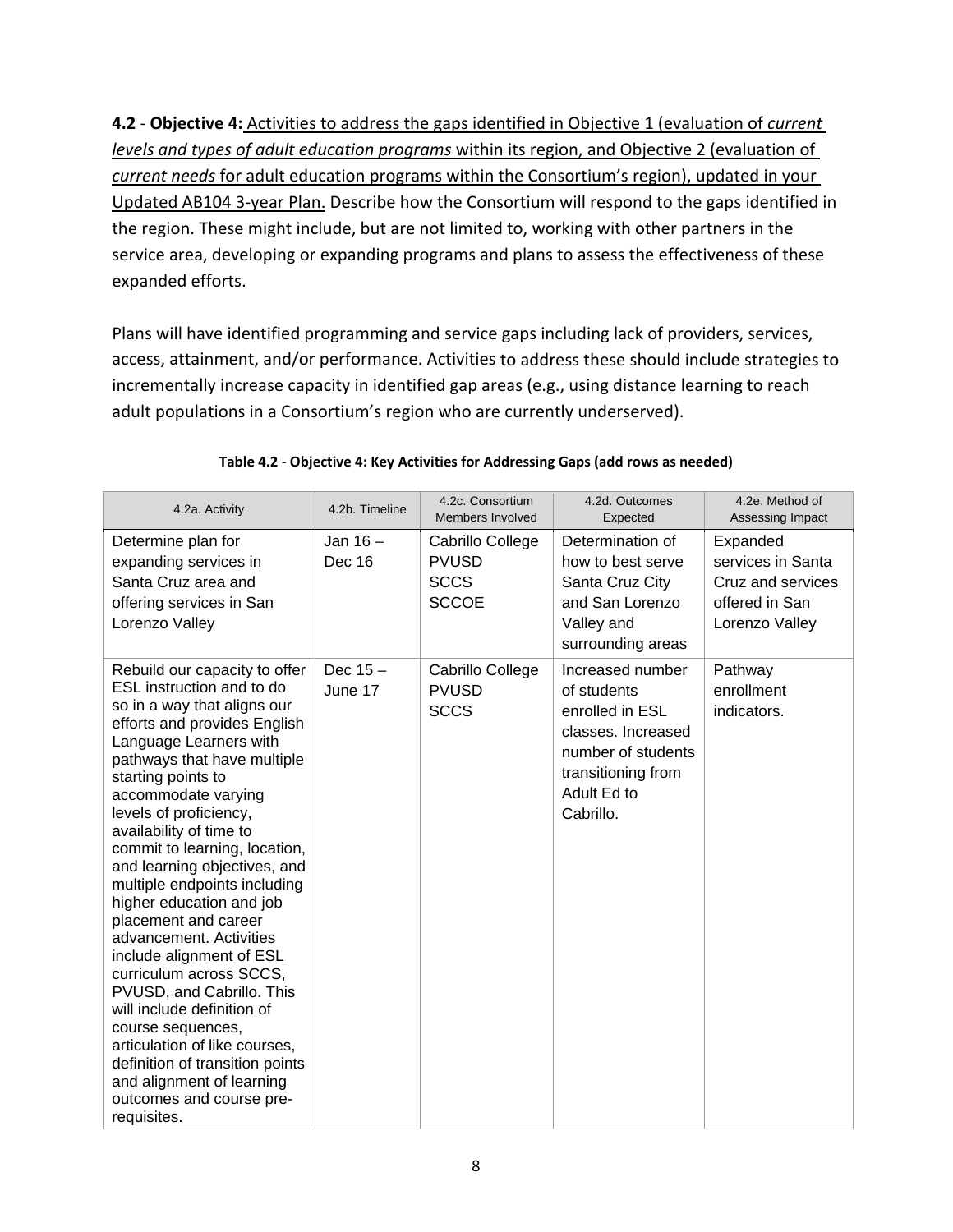| 4.2a. Activity                                                                                                                                                                                                                                                                                                | 4.2b. Timeline           | 4.2c. Consortium<br>Members Involved                                                               | 4.2d. Outcomes<br>Expected                                                                                                  | 4.2e. Method of<br>Assessing Impact                             |
|---------------------------------------------------------------------------------------------------------------------------------------------------------------------------------------------------------------------------------------------------------------------------------------------------------------|--------------------------|----------------------------------------------------------------------------------------------------|-----------------------------------------------------------------------------------------------------------------------------|-----------------------------------------------------------------|
| Create CTE pathways in in<br>the areas of Computer<br>Applications and Office<br>Skills, Early Childhood<br><b>Education and Industrial</b><br><b>Trades and Technologies</b>                                                                                                                                 | Dec $15 -$<br>June 17    | Cabrillo College<br><b>PVUSD</b><br><b>SCCS</b><br>Workforce<br>Development<br>Board<br><b>CET</b> | Clearly defined<br>pathways that<br>enable students to<br>progress to higher<br>education and<br>employment.                | Pathway<br>indicators, student<br>employment<br>outcomes survey |
| Employ a person to provide<br>one on one and group<br>guidance and assistance to<br>students in developing<br>education and career plans<br>that take advantage of the<br>combined resources of the<br>consortium, focusing in<br>particular on assisting<br>students to bridge from<br>Adult Ed to Cabrillo. | Spring $16 -$<br>ongoing | Cabrillo College<br><b>PVUSD</b><br><b>SCCS</b><br>Workforce<br>Development<br>Board               | Increased numbers<br>of students<br>persisting through<br>course sequences<br>to achieve<br>educational and<br>career goals | Pathway indicators                                              |
| Development of marketing<br>tools and practices to<br>increase awareness in the<br>community of the new<br>capacity to offer ESL<br>instruction and to increase<br>student awareness of the<br>opportunities to advance to<br>higher education.                                                               | Spring 16-<br>ongoing    | Cabrillo College<br><b>PVUSD</b><br><b>SCCS</b><br>Workforce<br>Development<br><b>Board</b>        | Increased<br>enrollments in ESL<br>classes.                                                                                 | Pathway indicators                                              |

**4.3 ‐ Objective 5**: Employ approaches proven to accelerate a student's progress toward his or her academic or career goals, such as contextualized basic skills and career technical education, and other joint programming strategies between adult education and career technical education. Research has emerged in recent years identifying practices that reduce the time it takes for adult learners to progress through basic skills and career education pathways. Common strategies include compressing courses into shorter, more intensive terms (accelerated), individualized instruction based on a student's competencies (competency‐ based), and putting basic skills content into the context of a student's goals and career path (contextualized).

Many examples of these "best practices" are already in place within and among California adult education and community college programs. These "best practices" are not new to faculty; in fact, they have been developed *by* faculty. AB104 expects that the work done by regional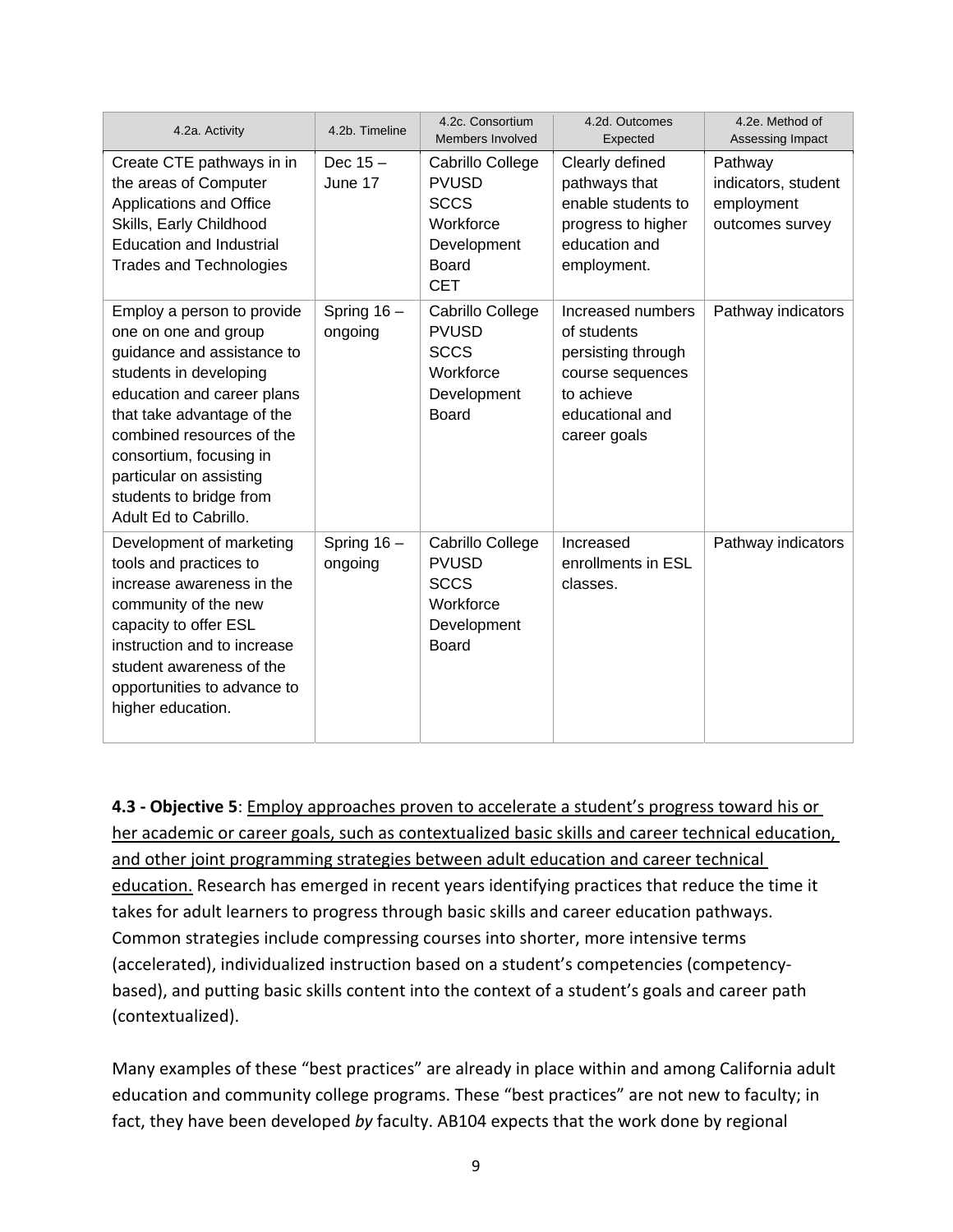consortia will include plans to make use of these strategies within their basic skills and career programs and in joint programming strategies.

In many places in the country, Integrated Basic Skills Training (IBEST) models, which contextualize the development of basic skills with the acquisition of workforce competency, have produced impressive data showing how learning can be accelerated while joining skills development with career readiness certifications. The AB104 website will continue to build links and resources tied to best practices and research done through adult education and community colleges.

Identify activities that you will implement and/or improve through using specific evidence‐ based strategies across the region, within and between systems where they currently don't exist, to accelerate student's progress.

| 4.3a. Activity                                                                                                                                                                                    | 4.3b. Timeline           | 4.3c. Consortium<br><b>Members</b><br>Involved                                                 | 4.3d. Outcomes<br>Expected                                                                                                         | 4.3e. Method of<br>Assessing Impact                                                    |
|---------------------------------------------------------------------------------------------------------------------------------------------------------------------------------------------------|--------------------------|------------------------------------------------------------------------------------------------|------------------------------------------------------------------------------------------------------------------------------------|----------------------------------------------------------------------------------------|
| Utilizing labor market<br>information, dialog with<br>employers, and surveys<br>of students identify a CTE<br>pathway in which to offer<br>contextualized language<br>and job skills instruction. | Spring 2016 -<br>2017    | Cabrillo<br>College<br><b>PVUSD</b><br><b>SCCS</b><br><b>SCCOE</b><br>Workforce<br>Development | Pathway offering<br>integrated English<br>and occupational<br>skills instruction<br>developed in<br>coordination with<br>employers | Pathway indicators<br>for enrollment,<br>persistence,<br>completion, and<br>employment |
| Offer professional<br>development in adult<br>learning theory to faculty<br>across all member<br>institutions                                                                                     | Spring 2016 -<br>ongoing | Board<br>Cabrillo<br>College<br><b>PVUSD</b><br><b>SCCS</b><br><b>SCCOE</b>                    | Increased student<br>success in course<br>completion and<br>pass rates                                                             | Pathway indicators                                                                     |

|  | Table 4.3 - Objective 5: Key Activities for Accelerating Student Progress (add rows as needed) |
|--|------------------------------------------------------------------------------------------------|
|--|------------------------------------------------------------------------------------------------|

**4.4** ‐ **Objective 6:** Collaborate in the provision of ongoing professional development

opportunities for faculty and other staff to help them achieve greater program integration and improve student outcomes. A critical element to ensuring the effective implementation of the Consortium's plans to improve adult education programs are faculty and staff equipped with the skills, knowledge, and support needed to deliver high‐quality instruction and use classroom support strategies that foster learner persistence and goal achievement. Significant and effective professional development will be required to build capacity within the existing systems to deliver this new vision for adult learning throughout the state.

Faculty and staff from all local Consortium members and partners will need to implement collaborative professional development strategies to foster alignment and to support ongoing assessment and improvement of student outcomes.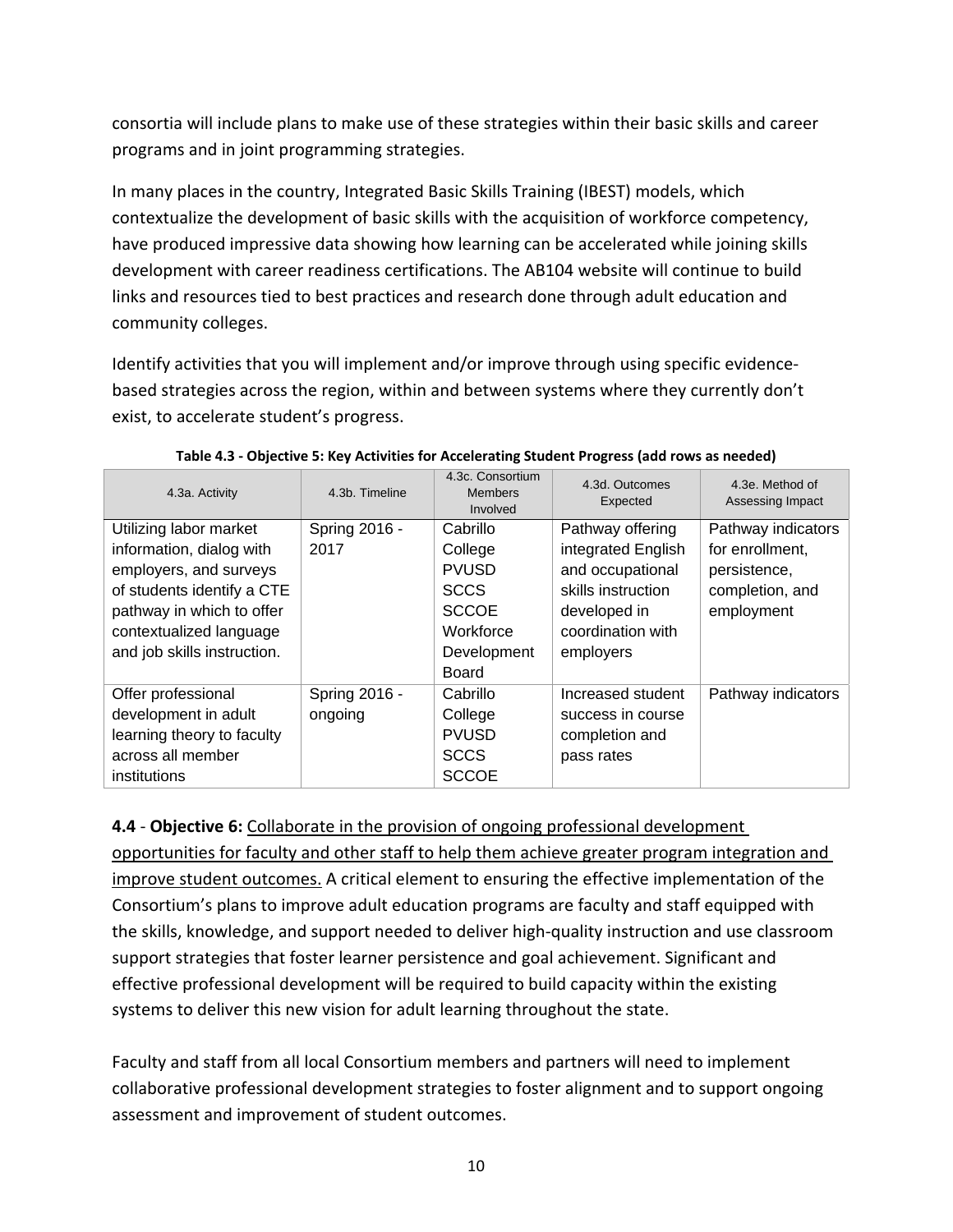Collaborative professional development plans should identify topic areas the Consortium considers a priority, such as:

- Practices in basic and secondary skills that build the "college readiness" skills.
- Team building, critical thinking, problem solving, study skills, soft skills, and career assessment.
- Technology use and integration to enhance and expand technology in Instruction.
- New models and instructional strategies for contextualized and/or accelerated teaching and learning.
- Skills building intercultural competence among faculty, staff, and administrators.

Examples of collaborative activities might include developing professional learning communities comprising faculty in the same content area, representing all Consortium participants. Plans might also describe joint team participation in professional development activities offered through regional/statewide associations and how these teams might share what they learn with other faculty. Consortia may also want to consider having field experts come to a regional facility to provide in‐house training to greater numbers of staff, faculty and administrators. Consortia in areas where transportation may pose a problem may want to develop plans to use technology to overcome that challenge.

List activities that your consortium will implement to collaborate in the provision of ongoing professional development opportunities for faculty and other staff to help them achieve greater program integration and improve student outcomes.

| 4.4a. Activity                                                                                                              | 4.4b. Timeline               | 4.4c. Consortium<br>Members Involved                            | 4.4d. Outcomes<br>Expected                                             | 4.4e. Method of<br>Assessing Impact |
|-----------------------------------------------------------------------------------------------------------------------------|------------------------------|-----------------------------------------------------------------|------------------------------------------------------------------------|-------------------------------------|
| Provide 3 professional<br>development activities<br>on adult learning theory<br>for faculty from all<br>member institutions | $Spring -$<br>Summer<br>2016 | Cabrillo College<br><b>PVUSD</b><br><b>SCCS</b><br><b>SCCOE</b> | Increased student<br>success in course<br>completion and<br>pass rates | Pathway<br>indicators               |

| Table 4.4 - Objective 6: Key Activities for Professional Development Collaboration (add rows as needed) |  |  |
|---------------------------------------------------------------------------------------------------------|--|--|
|---------------------------------------------------------------------------------------------------------|--|--|

**4.5** ‐ **Objective 7:** Leverage existing regional structures, including, but not limited to, with local workforce investment areas. Describe how the Consortium will leverage existing assets or structures to benefit the adult learners in the region. These assets or structures might include, for example, contributions from or collaborations with local Workforce Investment Boards (WIBs), industry employer groups, chambers of commerce, and county libraries.

For example, a Consortium might include in its plan to offer classes, taught by one of the member districts, at a local Workforce Development Center which is easily accessible by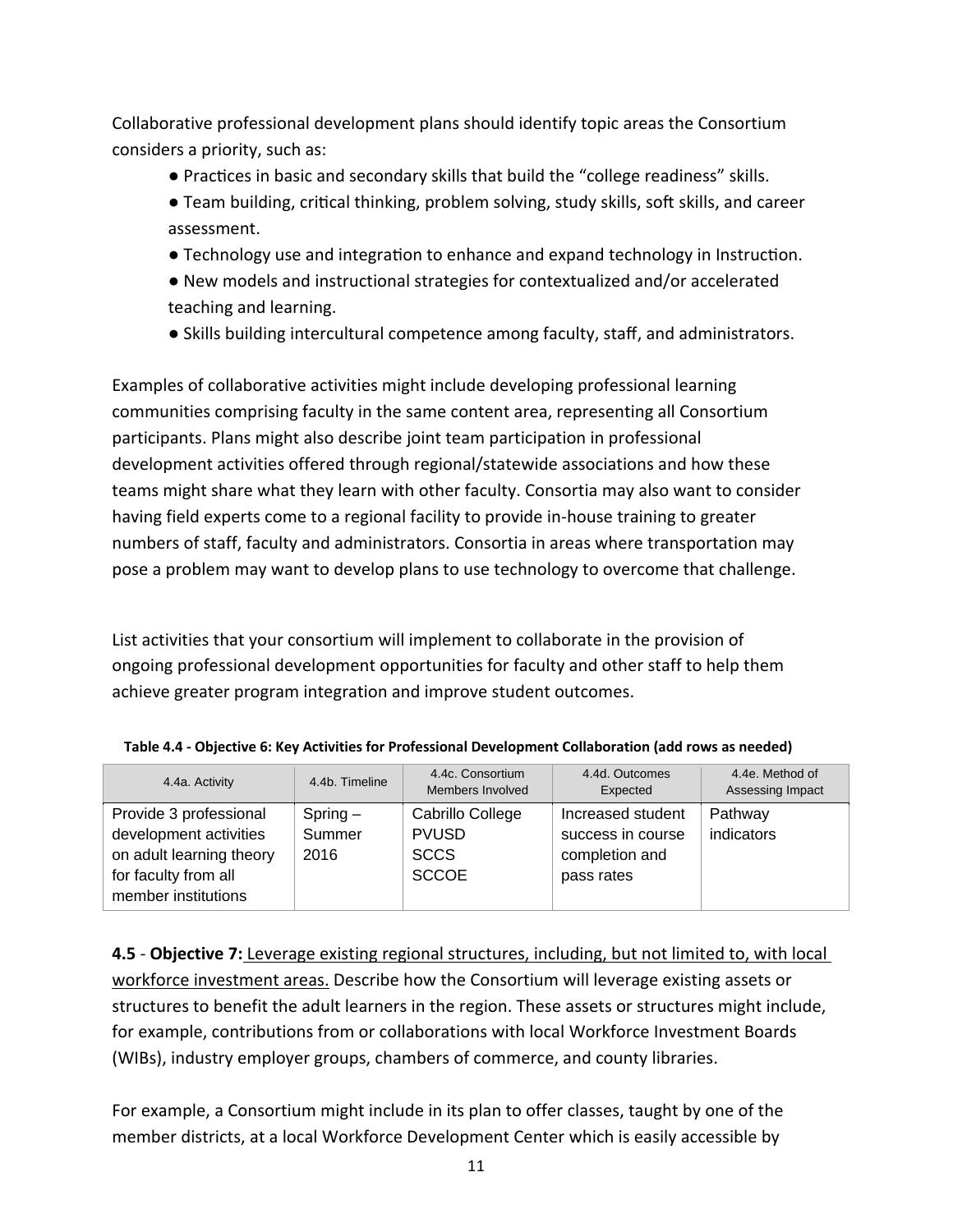members of the community. Another Consortium might opt to work with the industries in its region to develop a career transition program focused on helping students with disabilities gain the necessary skills to enter the workforce.

Partners might include but are not limited to:

○ WIBs

- Chamber of Commerce
- County Libraries
- County Office of EducaƟon
- Industry Employer Groups
- Literacy CoaliƟons
- Economic Development Regions
- County Social Services ‐ CalWorks
- Employment Development Department (EDD)

Examples of activities include:

 $\circ$  Outreach by the regional Consortium to existing regional structures not yet involved Adult Education that could address a gap or need

 $\circ$  Expanding utilization of existing regional resources for Adult Education students

o Participation of Consortium Members in organizations that involve employers,

Economic and Workforce Development to enhance responsiveness to economic needs List activities to leverage existing regional structures and utilization of resources.

| 4.5a. Activity                                                                                                                                                                                                                                                                                                            | $4.5b$ .<br>Partner(s)                                                       | 4.5c.<br>Contribution(s)<br>Made                                   | 4.5d.<br>Consortium<br><b>Members</b><br>Involved                                                                  | 4.5e.<br>Timeline                    | $4.5f$ .<br>Customers<br>Expected                                         | 4.5g. Method<br>of<br>Assessing<br>Impact                                                                               |
|---------------------------------------------------------------------------------------------------------------------------------------------------------------------------------------------------------------------------------------------------------------------------------------------------------------------------|------------------------------------------------------------------------------|--------------------------------------------------------------------|--------------------------------------------------------------------------------------------------------------------|--------------------------------------|---------------------------------------------------------------------------|-------------------------------------------------------------------------------------------------------------------------|
| Build upon the<br>existing<br>relationships with<br>the County<br>Workforce<br><b>Investment Board</b><br>and the County<br><b>Human Services</b><br>Agency to expand<br>opportunities for<br>students to access<br>WIA and<br>CalWORKs support<br>and for those<br>receiving<br>CalWORKs support<br>to obtain education. | Workforce<br>Developm<br>ent Board,<br>County<br>Human<br>Services<br>Agency | WIOA and<br><b>CalWORKs</b><br>support for<br>Adult Ed<br>students | Cabrillo<br>Student<br>Resource<br>and<br>Support<br><b>Network</b><br><b>PVUSD</b><br><b>SCCS</b><br><b>SCCOE</b> | Spring<br>$2016 -$<br>Spring<br>2017 | <b>Students</b><br>eligible for<br>WIOA and<br><b>CalWORKs</b><br>support | Pathway<br>indicators,<br>numbers of<br>WIOA and<br><b>CalWORKs</b><br>supported<br>students<br>enrolled in<br>pathways |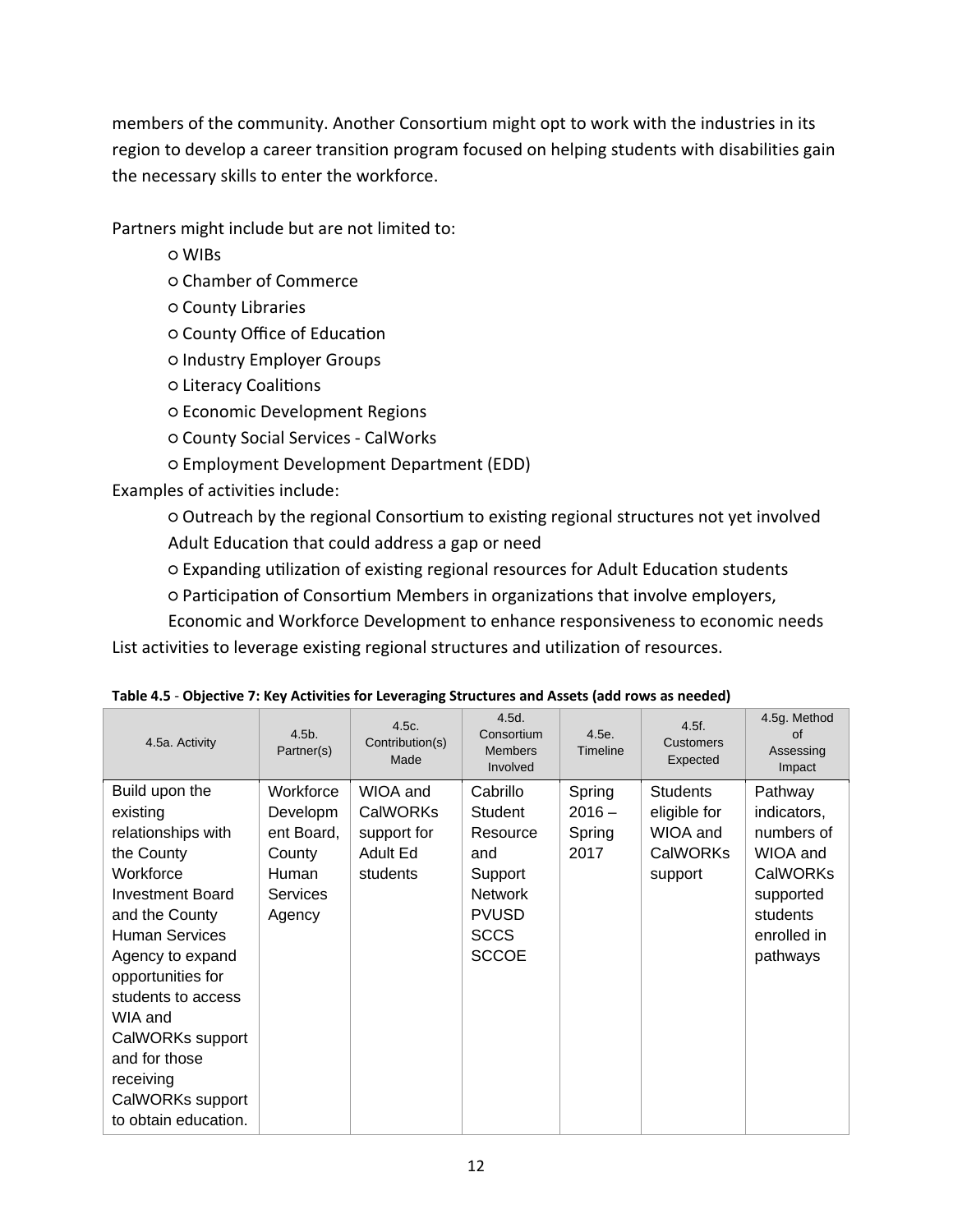| 4.5a. Activity                                                    | $4.5b$ .<br>Partner(s)                                                                               | 4.5c.<br>Contribution(s)<br>Made                                                                                   | 4.5d.<br>Consortium<br><b>Members</b><br>Involved                                                                  | 4.5e.<br>Timeline                    | 4.5f.<br><b>Customers</b><br>Expected                                  | 4.5g. Method<br>of<br>Assessing<br>Impact                                                                                            |
|-------------------------------------------------------------------|------------------------------------------------------------------------------------------------------|--------------------------------------------------------------------------------------------------------------------|--------------------------------------------------------------------------------------------------------------------|--------------------------------------|------------------------------------------------------------------------|--------------------------------------------------------------------------------------------------------------------------------------|
| Development of<br>CTE pathway for<br>English Language<br>Learners | Employer<br>s<br>Workforce<br>Developm<br>ent Board,<br>County<br><b>Human</b><br>Services<br>Agency | Identification<br>of pathway<br>with<br>employment<br>prospects.<br>Support<br>services for<br>those on<br>pathway | Cabrillo<br>Student<br>Resource<br>and<br>Support<br><b>Network</b><br><b>PVUSD</b><br><b>SCCS</b><br><b>SCCOE</b> | Spring<br>$2016 -$<br>Spring<br>2017 | English<br>language<br>learners<br>seeking<br>pathway to<br>employment | Pathway<br>indicators<br>for<br>enrollment<br>of ELL,<br>persistence,<br>advanceme<br>nt to higher<br>education<br>and<br>employment |

### Section 5: Estimated Allocations by Objective

**5.1 Allocation by Objective, Member and Funding Source (Estimated).** Provide an estimate of the budget the Consortium will plan to expend in order to carry out the activities (including those not listed above) relevant to each Objective. It is understood that these figures will change over the course of implementation, so this would be your best estimate at this time. Using the **Member Allocations Workbook** for **Table 5.1,** Consortium Members will fill out their own spreadsheets. The spreadsheets completed by individual Members will automatically be totaled together to provide the Consortium level figures on the Summary Sheet of the Workbook. Below is an overview of the information required.

**Administration and MOE Indirect amounts are captured in Table 3.2b. The amounts entered in Table 5.1 should not include those expenses.** 

|                                         | Regional Consortium AEBG<br>Allocation |                          | WIOA Title II (Adult  | <b>Adult Perkins</b> | CalWorks | LCFF*  | CCPT | CCD Apportionment | Adults in Jail** | Total |
|-----------------------------------------|----------------------------------------|--------------------------|-----------------------|----------------------|----------|--------|------|-------------------|------------------|-------|
|                                         | <b>MOE</b>                             | Consortium<br>Allocation | Education & Literacy) |                      |          |        |      |                   |                  |       |
| 5.1a - Obj. 3: Seamless Transition      |                                        |                          | -                     |                      |          |        |      |                   |                  | \$0   |
| 5.1b - Obj. 4: Gaps in Services         |                                        |                          |                       |                      |          |        |      |                   |                  | \$0   |
| 5.1c - Obj. 5: Accelerated Learning     |                                        |                          | $\sim$                |                      |          | $\sim$ |      |                   |                  | \$0   |
| 5.1d - Obj. 6: Professional Development |                                        |                          |                       |                      | $-$      |        |      |                   |                  | \$0   |
| 5.1e - Obj. 7: Leveraging structures    |                                        |                          |                       |                      |          |        |      |                   |                  | \$0   |
| Total                                   | \$0                                    | \$0                      | \$0                   | \$0                  | \$0      | \$0    | \$0  | \$0               | \$0              | \$0   |

#### **Table 5.1 - Allocation by Objective, Member and Funding Source (Estimated)**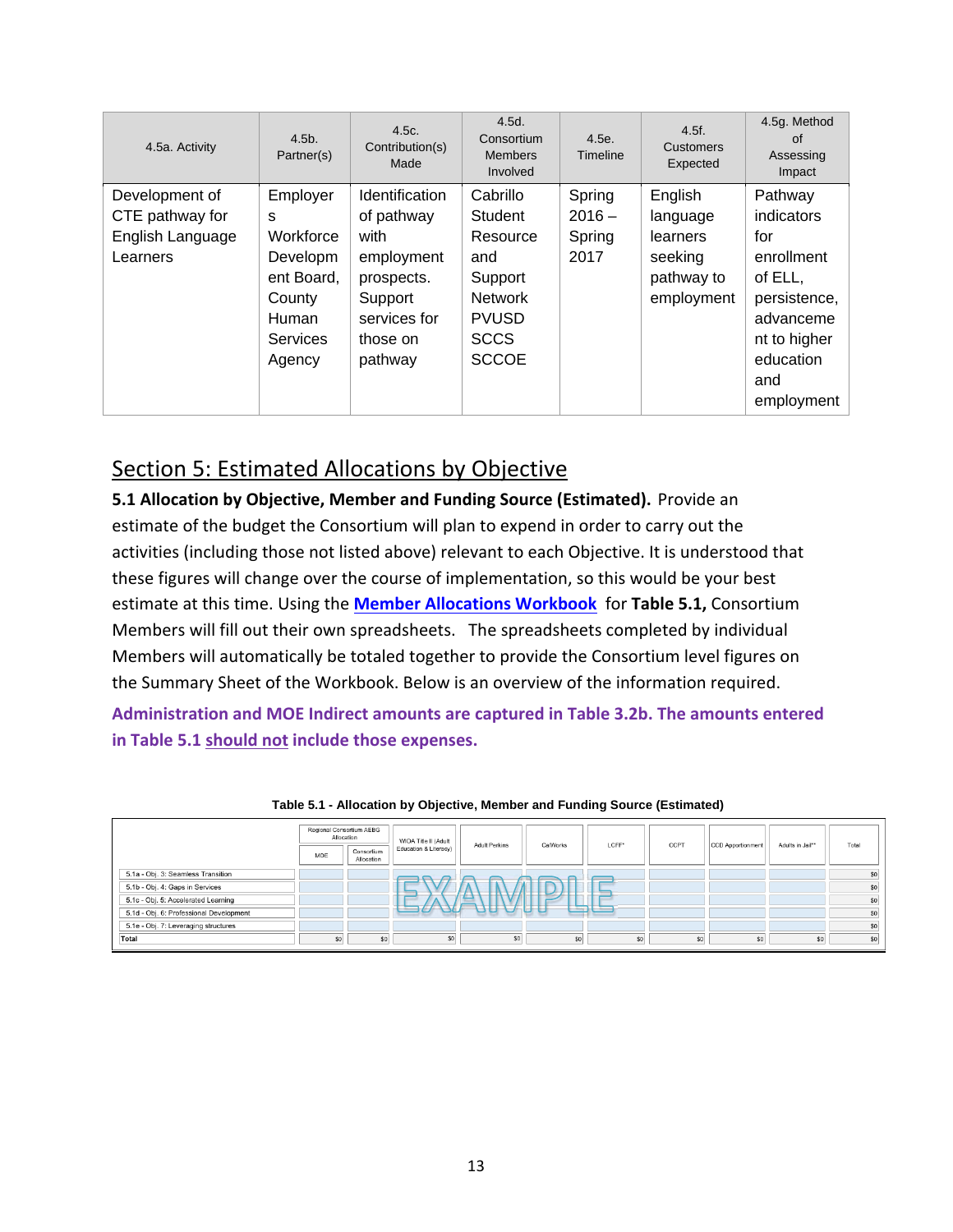## Section 6: Levels of Service and Assessment of Effectiveness

**6.1 Projected Levels of Service.** Provide a the number of students served in 2013‐14 as identified in your AB86 Final Plan, as applicable, and target numbers for each of the AB104 AEBG Program Areas listed in the table shown below. *Estimates for the figures for the new AB104 AEBG program areas (Pre‐Apprenticeship training, Adults training to support child school success, and Adults in the Workforce, Including Older Adults) are acceptable.* Duplicated headcounts are acceptable as some students may be in more than one program. You may add notes to explain your baseline and target figures, if necessary. **It is understood that these figures will change over the course of implementation, so this would be your best estimate at this time.**

Using the **Performance Measures Workbook** for **Table 6.1**, Consortium Members will fill out their own spreadsheets. The spreadsheets completed by individual Members will automatically be totaled together to provide the Consortium level figures on the Summary Page of the Workbook. Below is an overview of the information required.

|                                                                          | AY 2013-2014<br>Numbers From<br>AB86 Final Plan | Projected Target<br>for<br>2015-2016 | <b>Projected Percent</b><br>Change (%) for<br>2015-2016 | <b>Notes</b> |
|--------------------------------------------------------------------------|-------------------------------------------------|--------------------------------------|---------------------------------------------------------|--------------|
| 6.1a - Adult Education (ABE, ASE, Basic Skills)                          |                                                 |                                      |                                                         |              |
| 6.1b - English as a second language<br>$\sim$                            |                                                 |                                      |                                                         |              |
| 6.1c - Adults in the workforce (including older adults)<br>$\rightarrow$ |                                                 |                                      |                                                         |              |
| 6.1d - Adults training to support child school success                   |                                                 |                                      |                                                         |              |
| 6.1e - Adults with Disabilities                                          |                                                 |                                      |                                                         |              |
| 6.1f - Careers and Technical Education                                   |                                                 |                                      |                                                         |              |
| 6.1g - Pre-apprenticeship Training                                       |                                                 |                                      |                                                         |              |

### **Table 6.1 Levels of Service by Program Area and Member (Projected Targets)**

**6.2 Project Performance Outcome Targets.** Provide target percentages for each of the performance measures listed in the table shown below. See the Guidance document for more information on this section, and resource links for goal‐setting approaches.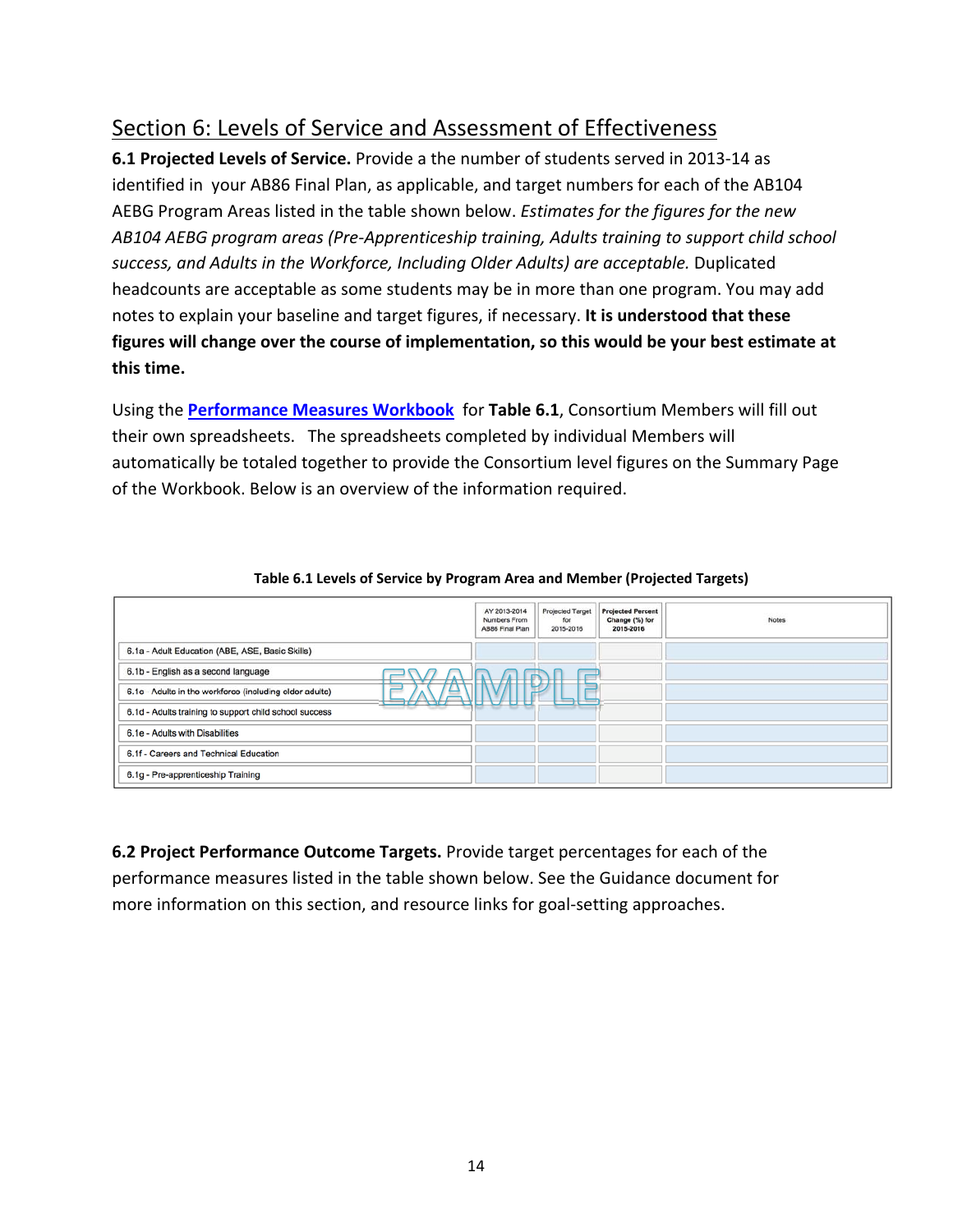Using the **Performance Measures Workbook** for **Table 6.2**, Consortium Members will fill out their own spreadsheets. The spreadsheets completed by individual Members will automatically be totaled together to provide the Consortium level figures on the Summary Page of the Workbook. Below is an overview of the information required.

|                                                                                                                                                                                         | Projected number<br>of Students with<br>this goal | Projected number<br>achieving the<br>performance<br>outcome | <b>Projected Target</b><br>Rate (%) for 2015-<br>2016 |
|-----------------------------------------------------------------------------------------------------------------------------------------------------------------------------------------|---------------------------------------------------|-------------------------------------------------------------|-------------------------------------------------------|
| 6.2a - For WIOA students - % that completes at least one Educational Functioning Level<br>as defined in the NRS system, for those who had this goal during the current program<br>year. |                                                   |                                                             |                                                       |
| 6.2b - For Non-WIOA students - % that achieves at least one course completion, for<br>those who had this goal during the current program year.                                          |                                                   |                                                             |                                                       |
| 6.2c - % Completion of HSD or Equivalent, for those who had this goal during the current<br>program year.                                                                               |                                                   |                                                             |                                                       |
| 6.2d - % Transition from K-12 adult to post-secondary, for those who had this goal during<br>the current program year.                                                                  |                                                   |                                                             |                                                       |
| 6.2e - % Transition from non-credit to credit in post-secondary, for those who had this<br>goal during the current program year.                                                        |                                                   |                                                             |                                                       |
| 6.2f - % Completion of post-secondary certifications, degrees, or training programs, for<br>those who had this goal during the current program year.                                    |                                                   |                                                             |                                                       |
| 6.2g - % Placed in jobs, for those who had this goal during the current program year.                                                                                                   |                                                   |                                                             |                                                       |
| 6.2h - % With increased wages, for those who had this goal during the current program<br>year.                                                                                          |                                                   |                                                             |                                                       |

#### **Table 6.2: Performance Outcomes by Member – Projected Targets**

### See **15‐328‐005 Santa Cruz County AEBG Consortium 10.31.15 Performance Levels Form.xlsx**

If you have unique, extenuating circumstances that you wish to describe regarding any of these measures, please name the measure by number and briefly describe the issue.

.

**6.3** List and describe any additional measures your Consortium will be tracking in order to gauge the impact of the Consortium's plan efforts. (Optional – see Guidance document for information)

### [Page allowance: 1/2 page. Enter or Paste Here]

**6.4** List and describe the approaches or measures you as a Consortium will be looking at to evaluate the effectiveness of your Consortium. (Required)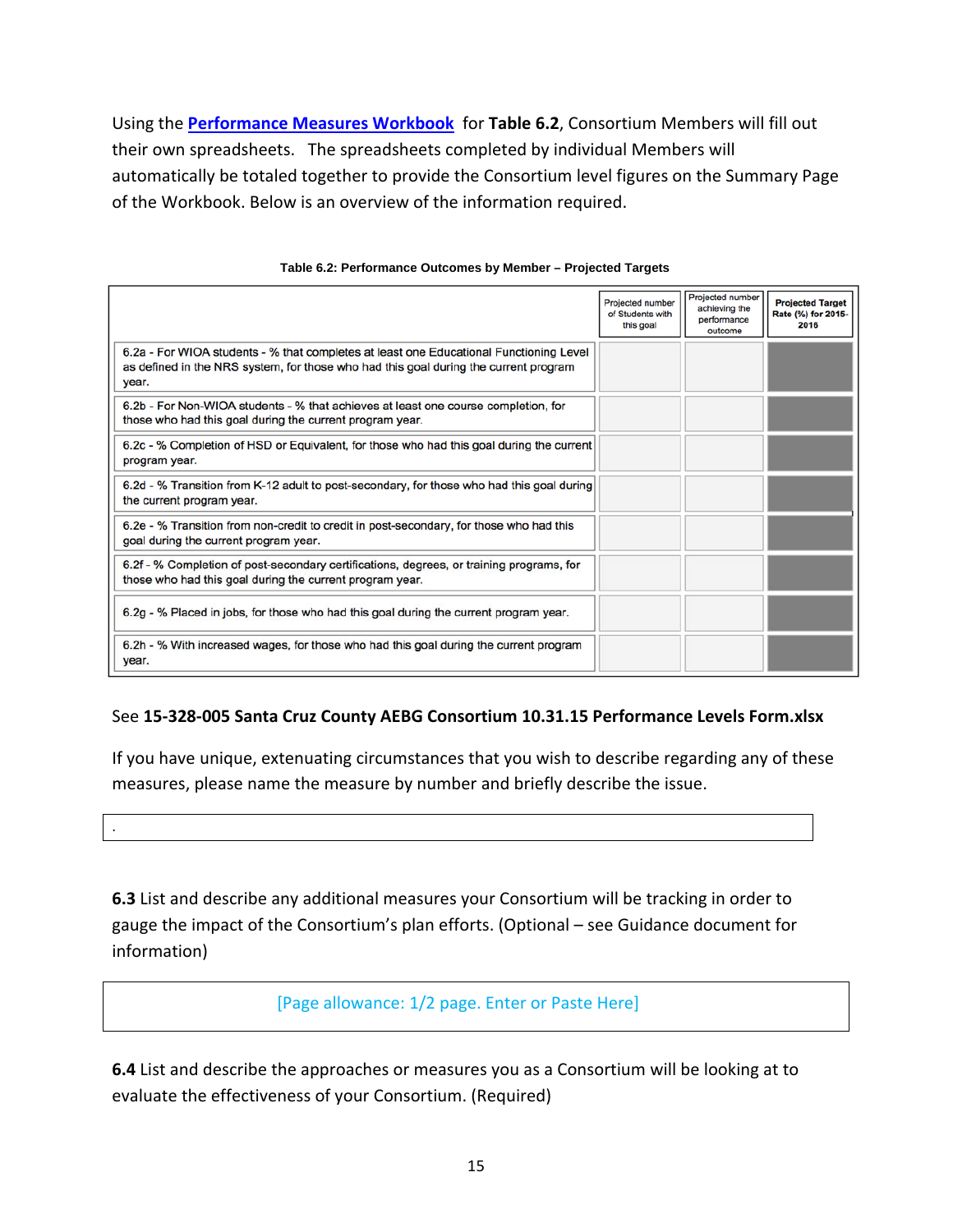One of the foundational principles for the Consortium is to *design for a level of service that is effective in serving students, sustainable with the anticipated funding streams, and includes resources that support continuous improvement of student learning outcomes.* The Consortium is committed to developing the data collection and reporting systems that enable measurement of student progress through the pathways and into employment and to embedding these reports into the consortium's and the members' planning and resource allocation processes.